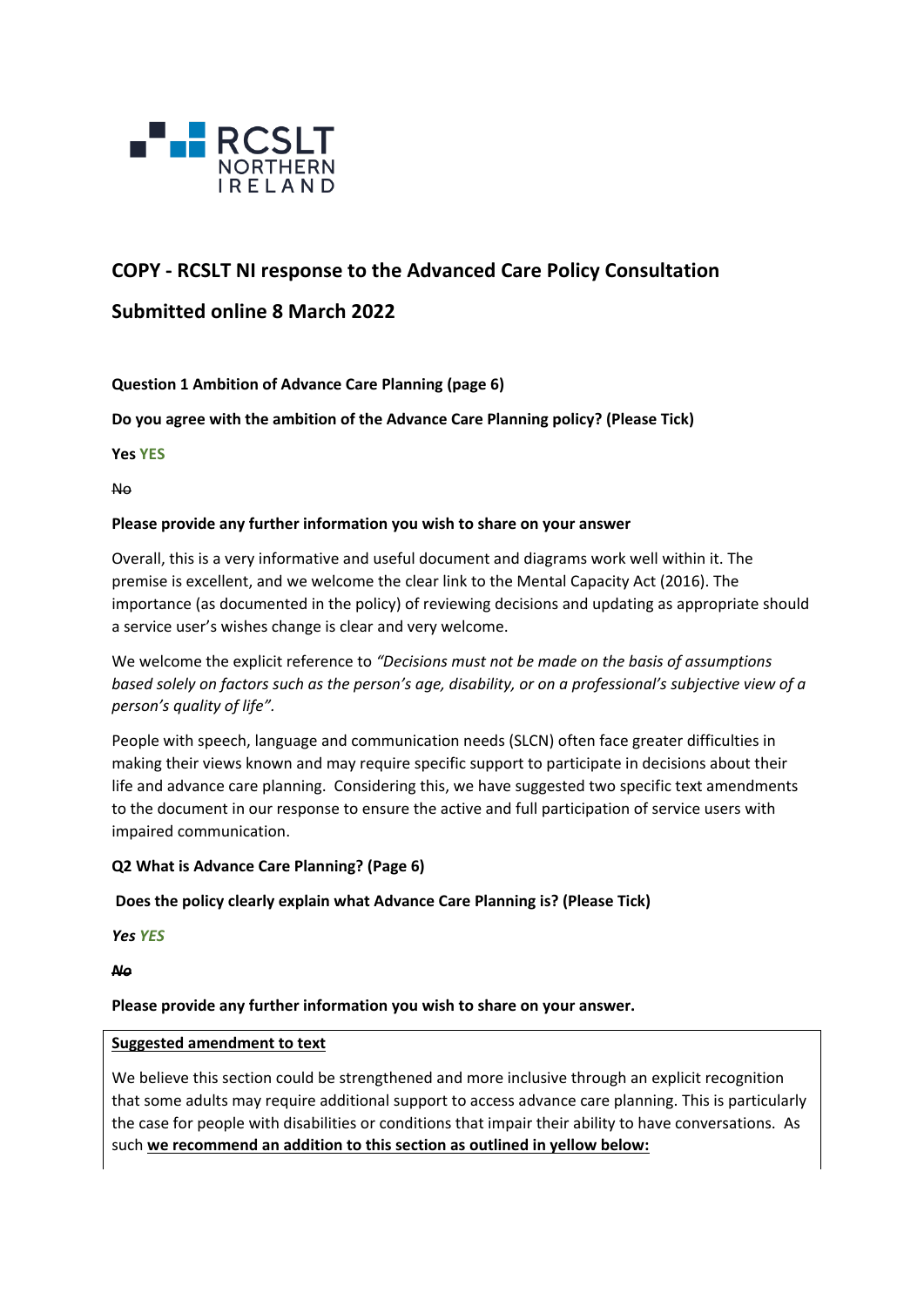*"Advance Care Planning should be an important part of life for all adults. It needs to be encouraged by those providing care, support or treatment, to ensure that people have the opportunity to have timely, realistic and practical conversations. Some adults may require communication support to participate in advance care planning discussions. "*

It is important that is acknowledged at an early point in the document, rather than being implied or assumed. This will help to ensure that people who need support to have a conversation can benefit from advance care planning.

Communication support for those with SLCN may involve providing information in a variety of formats such as easy read, using strategies to support understanding and retention of information and allowing additional time to facilitate alternative or augmented forms of communication such as gestures, signs, symbols, word boards and other communication aids.

We feel this would align well with the detail provided on page 14 about the ways in which professionals may need to adopt a 'tailored' approach to communication.

**Q3 Values & Principles of Advance Care Planning (page 7 and page 8)**

**Are the Values and Principles stated in the policy clear, comprehensive and relevant? (Please Tick)** 

**Yes YES**

#### **Please provide any further information you wish to share on your answer.**

We welcome the inclusion of accessibility as a core value and that this should be meaningful for the person concerned.

**Q4 Why is it important to have Advance Care Planning Conversations? (Page 8 and page 9)** 

**Does the policy clearly explain the benefits of Advance Care Planning? (Please Tick)** 

**Yes YES**

**Please provide any further information you wish to share on your answer**

**Q5 When should Advance Care Planning happen? (Page 10)** 

**Do you agree that Advance Care Planning is important for any adult at any stage of life? (Please Tick)** 

**Yes YES**

**Please provide any further information you wish to share on your answer.**

**Q6 How Advance Care Planning Conversation(s) are used (page 15 and page16)** 

**Do you understand how Advance Care Planning conversations are used? (Please Tick)**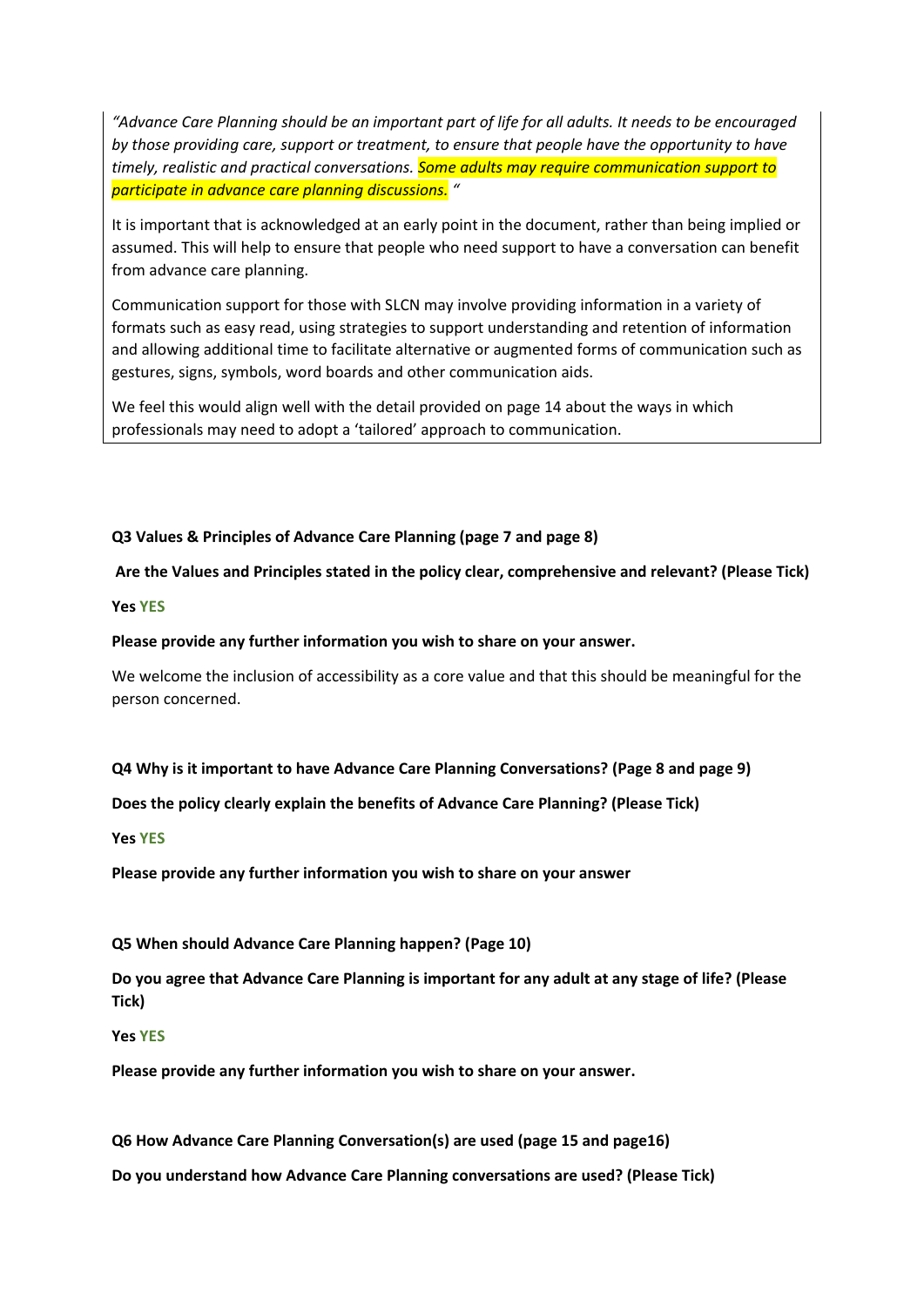#### **Yes YES**

#### **Please provide any further information you wish to share on your answer**

#### **Suggested amendment to text**

We note the below text on page 15 and **recommend the addition in yellow** to ensure clarity with the requirement to provide all help and support to enable a person to communicate their wishes as per the Mental Capacity Act (2016)<sup>1</sup>. Whilst we appreciate these principles are fully explained later in the document, we believe that the additional text here is necessary.

*"A person's Advance Care Planning conversations, any recommendations and/or decisions will be used in the future should a person be unable to make a specific decision for themselves. This may be because they do not have mental capacity or are unable to communicate what their wishes are, despite all practical help and support being given."*

#### **Q7 Components of Advance Care Planning (page 16)**

# **Does the components model help explain the different elements of Advance Care Planning? (Please Tick)**

**Yes YES**

No

Please provide any further information you wish to share on your answer.

#### **Q8 Legal Component of Advance Care Planning Mental Capacity Act (NI) 2016 (page 19 to page 22)**

#### **Is the policy clear on how mental capacity relates to Advance Care Planning? (Please Tick)**

#### **Yes YES**

No

Please provide any further information you wish to share on your answer.

# **Q9 Clinical Component of Advance Care Planning Declining Health and Unexpected Emergencies (pages 26 to page 29)**

**Is the policy clear on: (a) How the ReSPECT recommendations form part of Advance Care Planning? (Please Tick)** 

**Yes YES**

<sup>1</sup> Mental Capacity Act (Northern [Ireland\) 2016 \(legislation.gov.uk\)](https://www.legislation.gov.uk/nia/2016/18/part/1/enacted) Part 1 PRINCIPLES Section 5 (5) The reference in subsection (2)(c) to persons whose involvement is likely to help the person to make a decision may, in particular, include a person who provides support to help the person communicate his or her decision.